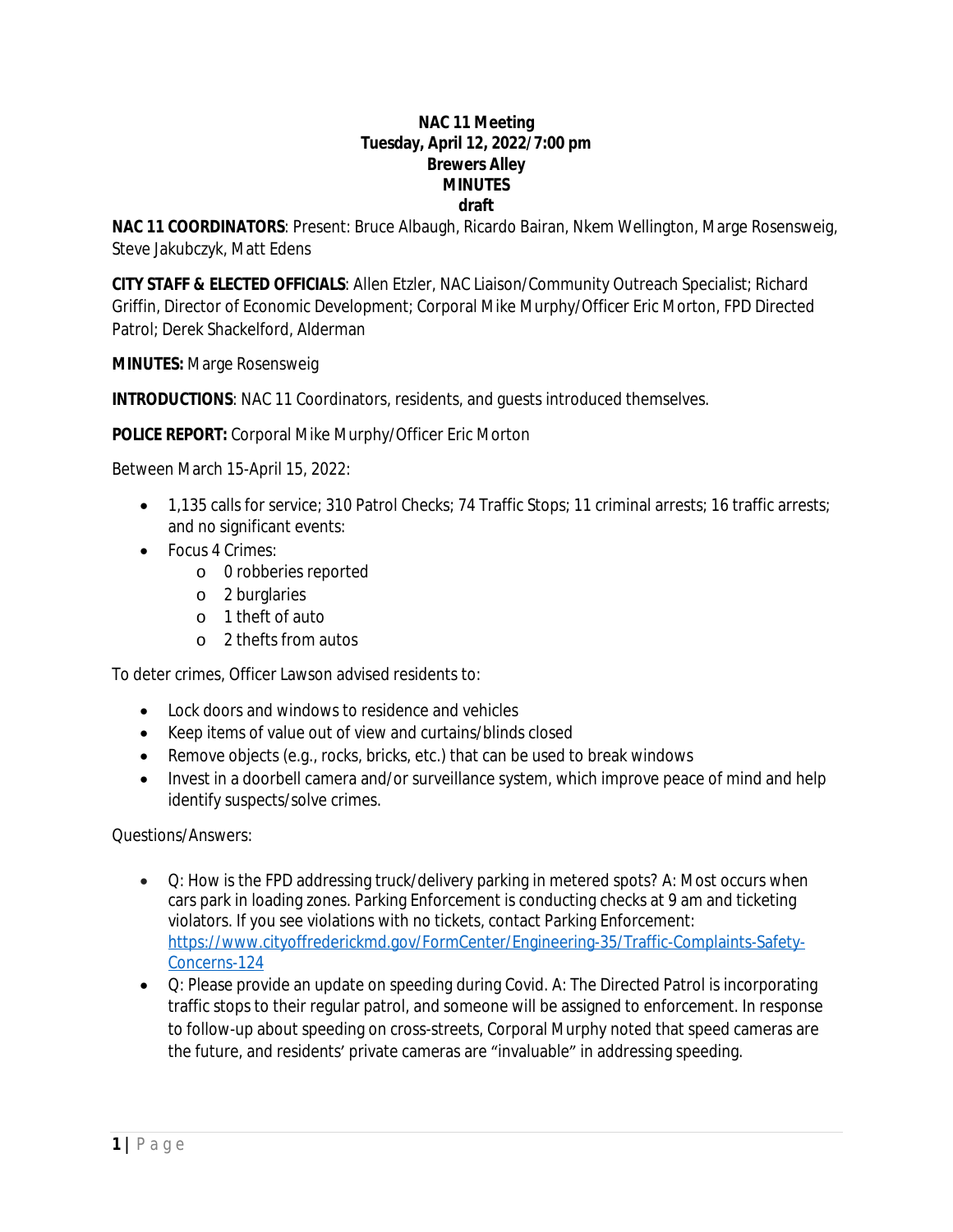- Q: Do you want a list of everyone with a camera you can access if needed. A: We have a camera registry. Contact Allen Etzler (240-549-4380) or register the camera online (NKEM: I can't find a link for that.)
- Q: Please provide an update about loitering around Manny Mart. A: Enforcement of the loitering law in City Code has been deemed (by City officials) unconstitutional. Unless there is a victim who will testify to being accosted/impeded, we cannot issue a citation. Camera footage of (supposed) drug deal is useless the drugs are clearly identifiable. The FPD drug unit conducts operations and uses undercover cops, drones, and cameras. The LEAD (Law Enforcement Assistance Diversion) Program is in place, helping to divert people in need from the criminal justice system. (NKEM: You said we'd provide contact information on this.) As well, an interdisciplinary group is forming to explore different ways to deal with the problems in the South Market area.

# **NEW BUSINESS:**

*The E. 4th St. to E. 5th St. Maxwell Ave. "shared space" project*: Due to unavailability of engineering department representative, this discussion was tabled to a subsequent NAC meeting.

*Overview of the Budget Process and Opportunities to engage--A. Etzler*: Mayor OConnor's proposed 2023 City Budget was presented on April 1<sup>st</sup>. Subsequent public hearings are providing opportunities for each department to present their priorities to the Board of Alderpersons. Remaining meetings can be viewed on Channel 99 live (or subsequently via video) or in-person at City Hall on April 25, April 28, May 2 and May 10. At the same time, public comments are being solicited on the City website. The full budget is available at cityoffrederickmd.gov/fy23budget; and comments can be submitted in writing via the "feedback" button.

Questions and Answers:

- Q: How many days before/after can comments be submitted? A: The City is talking about keeping public comment open throughout the process. Feedback from the NAC attendees is that the technology available for public comment doesn't meet the task.
- Q: Are public comments aggregated/analyzed/presented to the public? A: At this time, public comments are only provided to the Mayor and Board. Feedback from NAC attendees is that the comments should be part of the public record; and, if you want to be sure your comments are received, write directly to the Mayor and Alderpersons.

*Update on Downtown Hotel Project—R. Griffin*: The City, County, and developer have been working on the hotel project for several years and is based on a need for more hotel rooms for the 2 million+ visitors annually as well as residents' needs for places to stay downtown. The project is anticipated to include 200+/- room hotel with 20,000 meeting spaces, parking, eating options, etc. The developer has until 12/2023 to finish planning, at which time they will cost out the project to determine its feasibility. HPC Level 1 approval has been obtained; and PC and HPC level 11 approvals will be sought.

Questions and Answers:

 Q: How much parking will there be? A: the LMC requires there be enough parking to accommodate the room count, restaurant, etc. Public parking will also be used.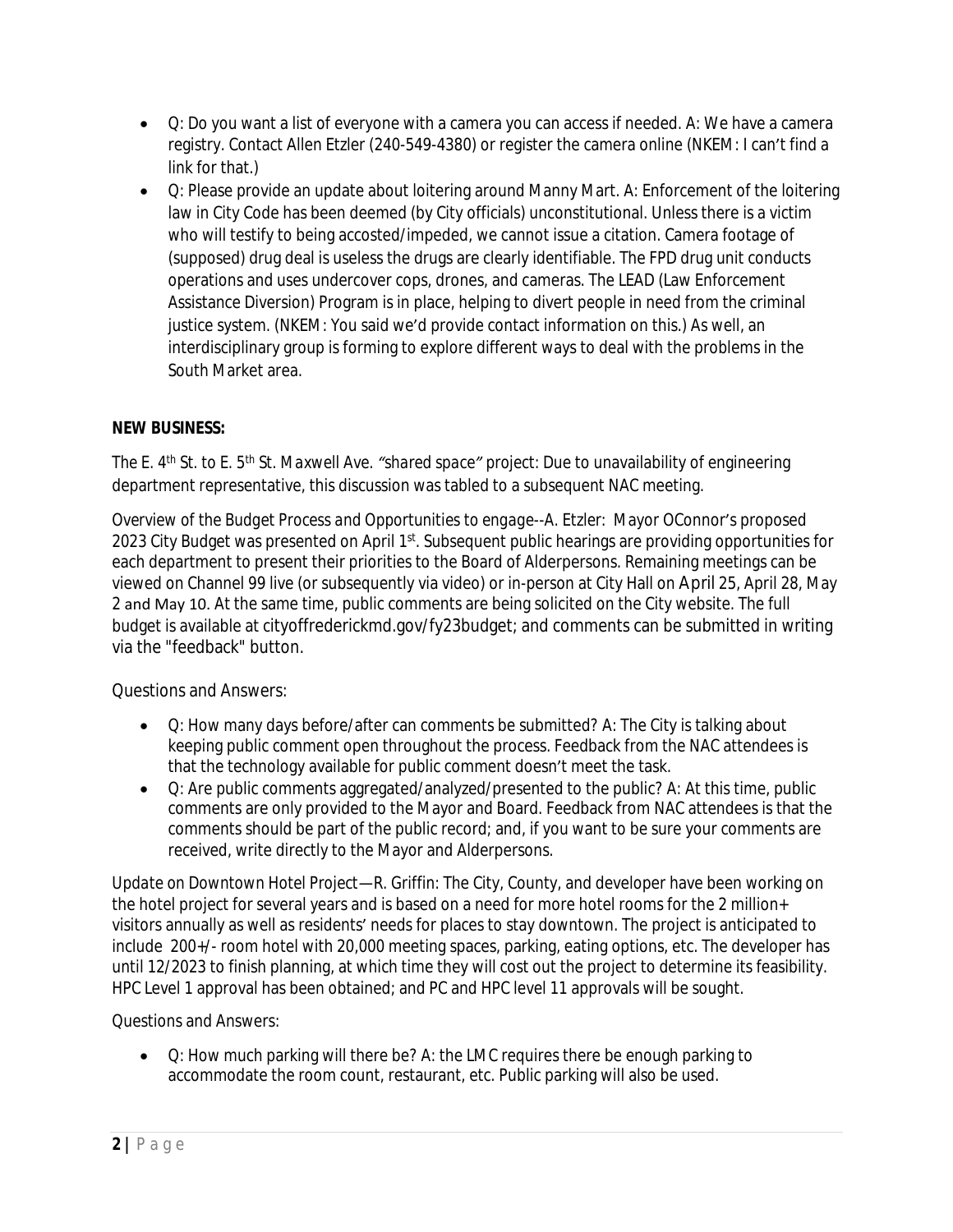- Q: Can you provide actual numbers? A: The LMC requires that developers meeting with neighbors so you will be able to obtain that from developers. (See Final Comments below re: LMC requirements.)
- Q: Does the parking plan account for the number of developments in the pipeline for that area? A: The City parking department is planning a  $6<sup>th</sup>$  facility that will continue to help provide the parking space demand for this facility. A general guideline is that hotels have big demands for weekend and evening parking while commuter parking is more M-F 9-5.
- Q: What about traffic? A: The developer has to meet all the APFO (adequate public facilities ordinance) requirements. Roads are defined facilities and the developer has to prove it can work. Most will pay a mobility fee, the bulk of which will be used for intersection improvements, as well as signage and signals.
- Q: When will these improvements be made? A: Not directly addressed.
- Q: How many people fill a 20,000 ft. conference center? A: The City's parking system will handle the parking.
- Q: Will the garage be ready when the hotel comes online? A: Yes, around the same time. Two sites have been identified—behind the Visitors Center (already an open-air lot), the USPS parking lot between E. Patrick and E. Church Sts., bordered on the east by East St.

## Final comments:

Griffin: There will be a full opportunity for review before the project is constructed. Meeting attendees noted that the "opportunities" for public engagement in planning processes are up in the air. Although the Board of Alderpersons have stated a strong preference for return to the individual NAC-developer meetings in place prior to the pandemic and the Director of Planning announced these would resume, a subsequent press release from the City indicated that All-NAC Planning Presentations would continue. Residents spoke at length about the inadequacy of these meetings which provide no opportunity for dialogue between residents and developers and no feedback to residents for their written or phoned-in comments. Additionally, the technology of these All-NAC meetings is not at all user-friendly. (See additional discussion below under NAC Structure.)

NAC member: The APFO protects against problems. Regarding parking, many people who will work at the facility are minimum wage employees. They will need (and should be provided) a transit pass so they can work downtown. Most attendees agreed with this proposition.

*Update on Outdoor Dining Process—Richard Griffin:* The Mayor and Board have authorized greater use of food trucks, but there will be no parklets and no street closures.

*NAC Structure Review Process—Alderman Derek Shackelford and Allen Etzler:* Alderman Shackelford described his thought process for NAC revitalizations and noted, while he has some ideas, he has not submitted any proposals to the Board for their consideration. Of concern is that the 15+ year old NAC structure developed when the City was 2/3 the current size seems not to be working at present. There is no real citizen engagement, involvement, advocacy. One of his goals is better representation for/empowerment of the neighborhoods; another is—potentially—consolidation of the NAC areas; a third is—ultimately—Aldermanic representation of NACs and Aldermanic districts. He has spoken to individuals involved in forming the NACs, current and prior NAC coordinators and members, etc. The next step, according to Allen Etzler, is outreach to individual NACs, civic associations, HOAs, nonprofit organizations, etc., as well as email communications and a survey to determine the types of meetings residents want, how they want to receive information. The timeline is for this outreach to be concluded by early July before Alderman Shackelford formulates and presents his proposals.